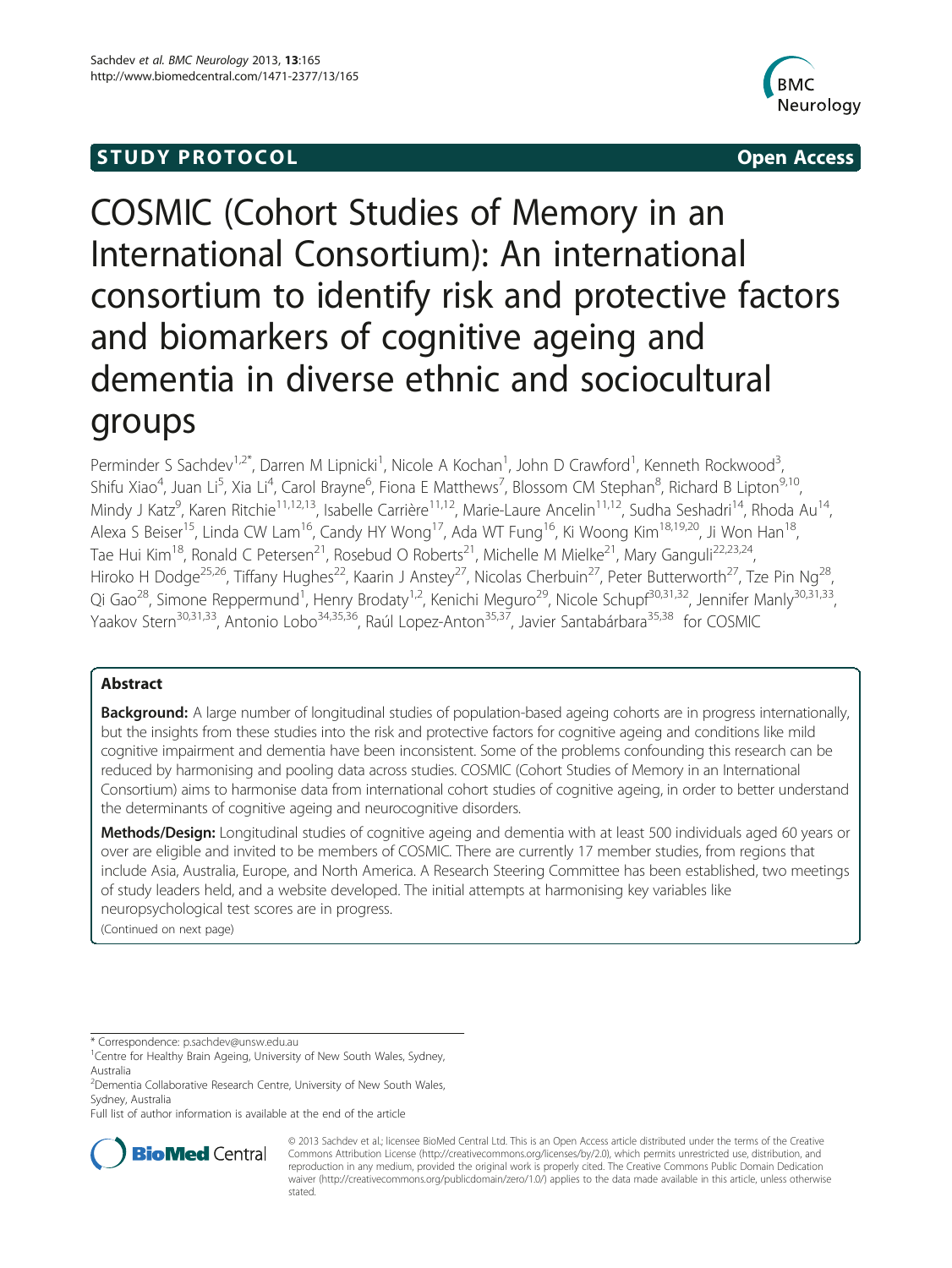#### (Continued from previous page)

Discussion: The challenges of international consortia like COSMIC include efficient communication among members, extended use of resources, and data harmonisation. Successful harmonisation will facilitate projects investigating rates of cognitive decline, risk and protective factors for mild cognitive impairment, and biomarkers of mild cognitive impairment and dementia. Extended implications of COSMIC could include standardised ways of collecting and reporting data, and a rich cognitive ageing database being made available to other researchers. COSMIC could potentially transform our understanding of the epidemiology of cognitive ageing, and have a world-wide impact on promoting successful ageing.

Keywords: Cohort studies, Cognitive ageing, Data harmonisation, Dementia, International consortium, Mild cognitive impairment

# Background

The ageing of our populations, with the increasing prevalence of physical and cognitive disorders associated with age, poses a major burden on society [[1](#page-6-0)]. Making an impact on this disability burden requires an understanding of the risk and protective factors for age-related cognitive decline, frailty and chronic disease. The optimal approach to study this involves the longitudinal examination of population-based ageing cohorts. There are many such studies currently ongoing internationally, but there is considerable inconsistency in the results produced [\[2\]](#page-6-0) and further systematic examination of the existing evidence is required to determine findings which are robust.

Some of the variation in prevalence rates and risk factors identified across studies may be associated with regional and/or ethnic differences. For example, rates of non-amnestic mild cognitive impairment (MCI) are reported to be higher in blacks than whites from a similar geographical location, even when controlling for sex and education [\[3](#page-6-0)]. However, a significant proportion of the variance between studies is likely attributable to differences in methodology, including differences in the assessment tools and performance criteria used for diagnosing cognitive disorders. Indeed, small but theoretically valid changes to how objective cognitive impairment was operationally defined led to greatly elevated prevalence rates, from 4% to 70% [\[4](#page-6-0)]. Similarly, using different criteria for the diagnosis of dementia can result in vastly different prevalence figures [\[5](#page-6-0)].

There are a number of approaches for overcoming methodological differences and other sources of heterogeneity so that studies can be more accurately compared and true differences identified. These include the use of standardised protocols, meta-analysis, and harmonisation of data [[6\]](#page-6-0). The use of standardised or even similar protocols is a rare feature of existing collaborations (the 10/66 Dementia Research Group is one exception [\[7](#page-6-0)]), and meta-analysis is limited to published results. In contrast, data harmonisation offers the potential to explore both existing and novel research questions by a costeffective use of previously-collected data.

Harmonising data across studies to create a single, large database helps to minimise the influence of both studylevel (e.g., methodology) and individual level (e.g., demographic) factors, while also enabling these to be explored as potential contributors to differences in results [[8,9](#page-6-0)]. Other advantages include increased statistical power for detecting effects, and the inherent replication and enhanced generalisability associated with using heterogeneous samples and methodologies [[8\]](#page-6-0).

COSMIC (Cohort Studies of Memory in an International Consortium) is a recently established endeavour that aims to bring together cohort studies of cognitive ageing internationally in order to facilitate a better understanding of the determinants of cognitive ageing and neurocognitive disorders. The two main objectives of this project are to:

- 1. Harmonise shared, non-identifiable data from cohort studies that longitudinally examine change in cognitive function and the development of dementia in older individuals (60+ years).
- 2. Perform joint or mega-analyses using combined, harmonised data sets that yield collated results with enhanced statistical power, in addition to comparisons across geographical regions, ethnicities and sociocultural groups.

Other collaborations bringing together cohort studies of ageing include the genetics-focused CHARGE (Cohorts for Heart and Aging Research in Genomic Epidemiology) [[10](#page-6-0)] and ENIGMA (Enhancing NeuroImaging Genetics through Meta-Analysis) [\[11](#page-6-0)]. Consortia with a particular interest in cognitive ageing include the UK-based HALCyon (Healthy Ageing across the Life Course) [[12](#page-6-0)], the primarily Europe-based CHANCES (Consortium on Health and Ageing: Network of Cohorts in Europe and the United States) [[13](#page-6-0)], the Australian-based DYNOPTA (Dynamic Analyses to Optimise Ageing) [\[14\]](#page-6-0), and the IALSA (Integrative Analysis of Longitudinal Studies on Aging) network [[15](#page-6-0)], which has member studies from Europe, North America and Australia. None of these consortia have any studies from Asia, where the current and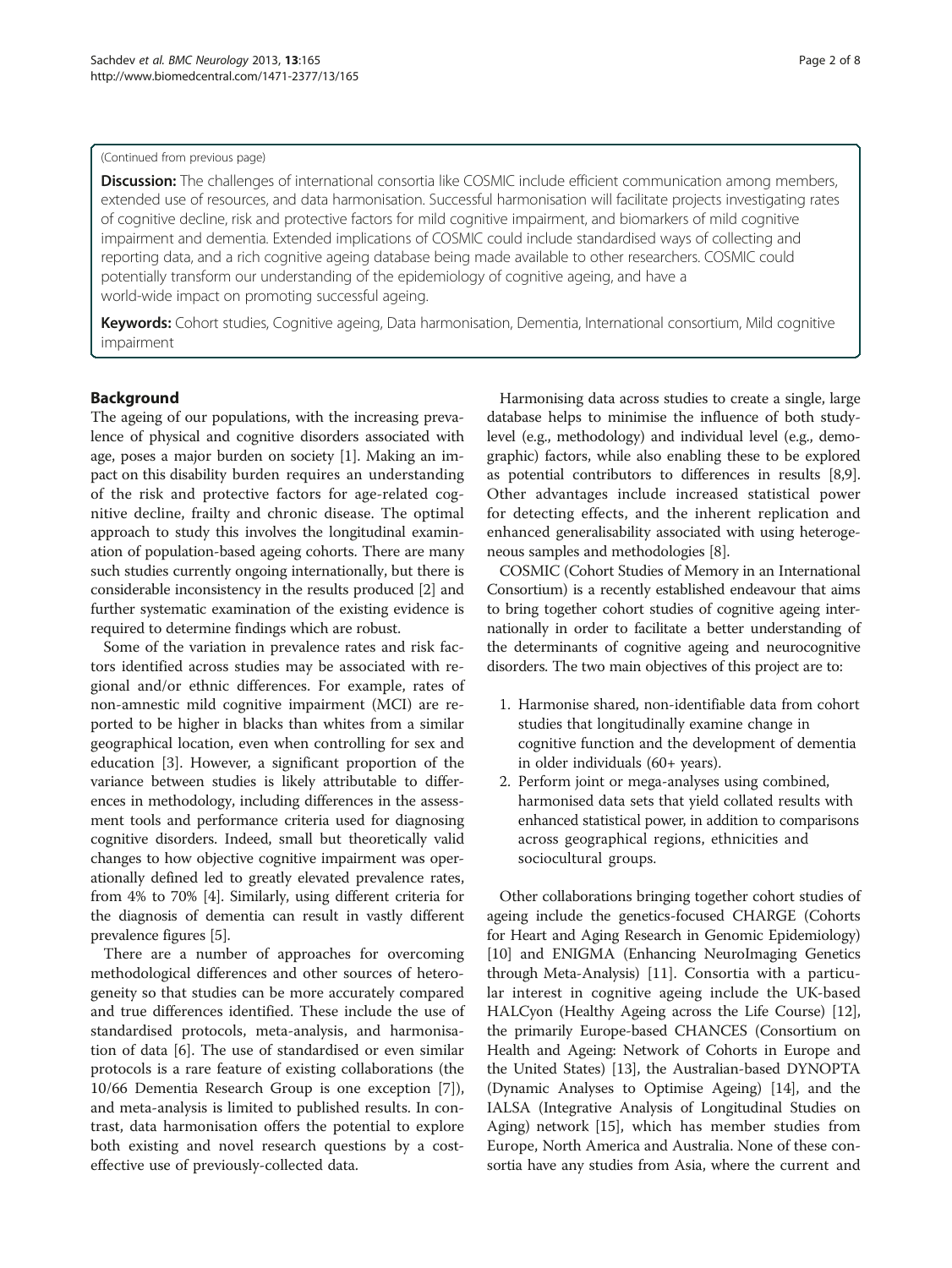future number of people with dementia is estimated to be greater than that of Europe and the Americas combined [\[1](#page-6-0)]. COSMIC hopes to distinguish itself by being a truly international effort comprising studies with a clinical and biomedical focus from Asia, Europe, the Americas, and Oceania. COSMIC was established in 2012, with progress reported in 2013 [\[16](#page-6-0)].

# Methods/design

# Membership

Studies are eligible to participate in COSMIC if they meet the following membership criteria:

- 1. Are epidemiological, and therefore population-based.
- 2. Have a minimum sample size of 500.
- 3. Examine individuals aged 60 years and over.
- 4. Are longitudinal, with a minimum of two assessments.
- 5. Include assessment of cognitive function as an important, if not central, objective.
- 6. The outcome measures include dementia and/or cognitive impairment and/or cognitive decline.

Official enrolment in COSMIC involves a lead investigator having signed a memorandum of understanding that entails a willingness to share non-identifiable raw and/or processed data for joint or mega-analyses. Studies that, for institutional or other reasons, are unable to provide raw and/or processed data may participate in COSMIC as provisional members, if willing to provide results of in-house analyses conducted using COSMIC protocols. At the time of writing there are 14 officially enrolled and 3 provisional members of COSMIC. These studies, and their key demographic characteristics, are shown in Table [1](#page-3-0). It is intended that the overall sample size and range of geographical regions and ethnicities represented be extended even further, and thus we ask that any study meeting the eligibility criteria consider contacting us to become a member of COSMIC. Studies from Africa, South America and Eastern Europe are particularly encouraged to join.

# **Organisation**

COSMIC has a Research Steering Committee comprising one representative from each participating study, generally the lead investigator or a delegate. The primary functions of the Research Steering Committee are:

- 1. To develop guidelines for the inclusion and exclusion of studies.
- 2. To provide rules of participation and guidelines for the roles and responsibilities of the participating studies.
- 3. To approve Workgroups.
- 4. To select topics of interest.
- 5. To provide overall analytic strategies.
- 6. To develop rules for publication, including authorship.
- 7. To develop rules for the protection of intellectual property, when relevant.
- 8. To seek funds to support COSMIC.

# Meetings

An initial meeting of many (now member) study leaders on July 16, 2012 in Vancouver supported the official establishment of COSMIC. Potential projects, both initial and more long-term, and the steps needed to progress these were among the topics discussed. A subsequent meeting comprising many of the Research Steering Committee members was held on July 15, 2013 in Boston.

# Website

A website has been established that contains a description of COSMIC and summaries of the member studies (<http://www.cheba.unsw.edu.au/group/cosmic>). This website is intended to serve as an avenue for presenting and preserving COSMIC project protocols and results, and will potentially house data restricted by password to COSMIC members. The Sydney team are currently responsible for the development and maintenance of the COSMIC website.

# Ethics

The overall COSMIC project has been approved by the Human Research Ethics Committee of the University of New South Wales, Sydney. Member studies are responsible for obtaining approval (if considered necessary) from their local institutional review board for the sharing of data. However, de-identified data are not considered Protected Health information by the National Institute of Health of the USA. A protocol for the de-identification of data has been developed.

# **Discussion**

# Challenges

General challenges facing large, international consortia have been previously described (e.g., by CHARGE [\[10](#page-6-0)]). These include a potential need for additional funding to prolong the use of study data beyond initial anticipations, and timely and effective communication among members across different countries.

More specific to COSMIC are challenges associated with harmonisation, many of which have also been previously described [\[9](#page-6-0)[,35\]](#page-7-0). The major challenge of harmonisation stems from differences between studies in the measurement instruments used and/or differences in how questions from similar instruments are worded and responses provided and categorised, including the effect of language and culture. Attempts to maximise the number of studies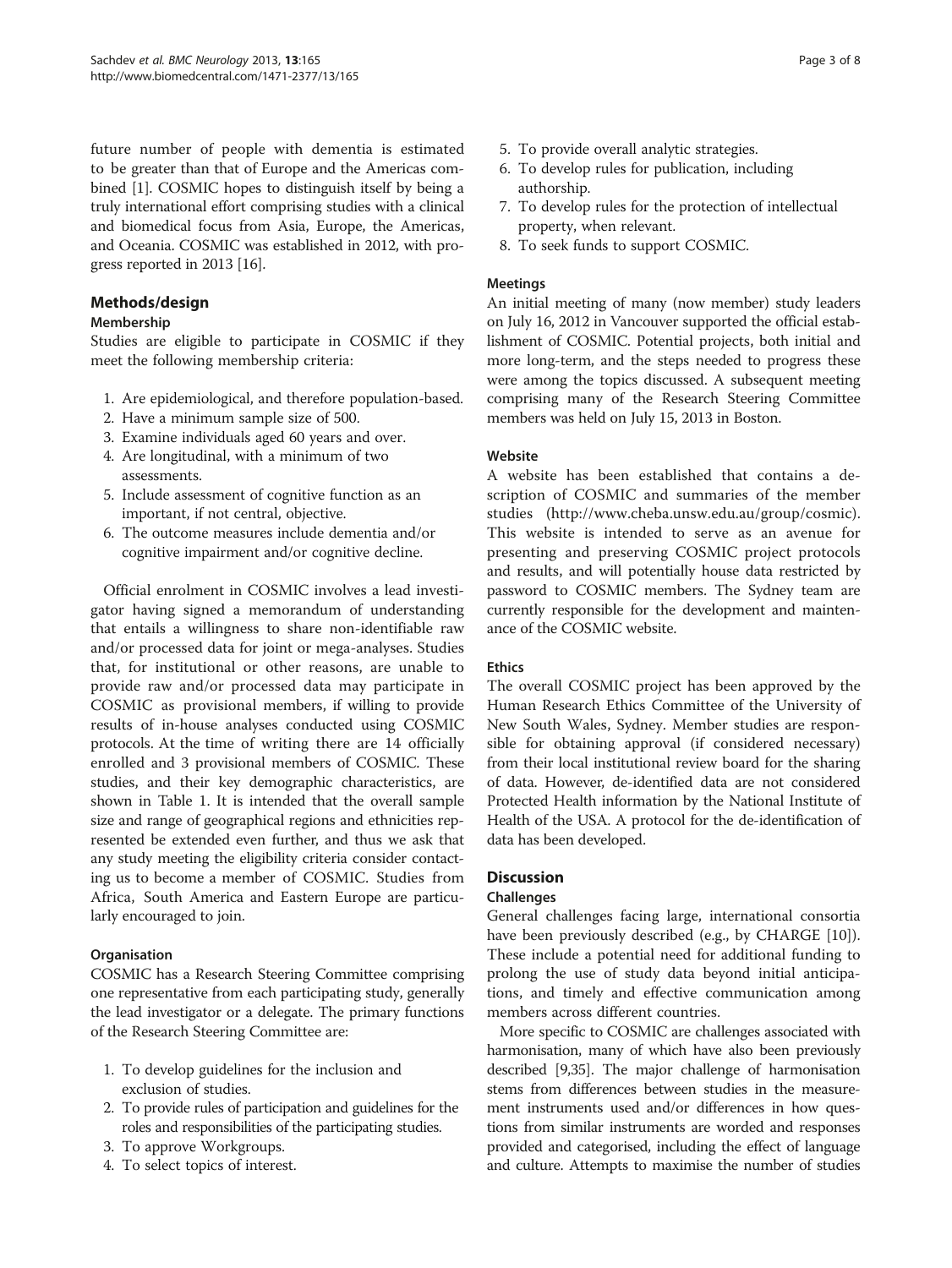# <span id="page-3-0"></span>Table 1 COSMIC member studies

| Study                                                                         | Country     | Sample size        | Age range  | Males (%) | Main races/ethnicities                 | Start and<br>end date | Key reference(s)                                                                            |
|-------------------------------------------------------------------------------|-------------|--------------------|------------|-----------|----------------------------------------|-----------------------|---------------------------------------------------------------------------------------------|
| Canadian Study of Health and Aging (CSHA)                                     | Canada      | 10263              | $65 - 102$ | 43        | Caucasian                              | 1991-2002             | CSHA Working Group (1994) [17]                                                              |
| Chinese Longitudinal Ageing Study (CLAS)                                      | China       | 3514               | $60+$      | 44        | Chinese                                | 2010-                 | Xiao et al. (2013) [18]                                                                     |
| Cognitive Function and Ageing Studies (CFAS) <sup>†</sup>                     | UK          | 13004              | $65+$      | 40        | Caucasian                              | 1991-                 | Brayne et al. (2006) [19]                                                                   |
| Einstein Aging Study (EAS)*                                                   | <b>USA</b>  | 1956               | 66-104     | 39        | Caucasian/African<br>American          | 1993-                 | Katz et al. (2012) [3]                                                                      |
| Etude Santé Psychologique Prévalence Risques et<br>Traitement (ESPRIT)        | France      | 2268               | $65+$      | 42        | Not recorded                           | 1999-                 | Ritchie et al. (2010) [20]                                                                  |
| Framingham Heart Study (FHS) <sup>†</sup>                                     | <b>USA</b>  | 15328 <sup>+</sup> | $5+$       | 50        | Caucasian                              | 1948-                 | Dawber & Kannel (1958) [21];<br>Feinleib et al. (1975) [22];<br>Splansky et al. (2007) [23] |
| Hong Kong Memory and Ageing Prospective Study<br>(HK-MAPS)                    | Hong Kong   | 787                | $60+$      | 46        | Chinese                                | 2005-                 | Wong et al. (2013) [24]                                                                     |
| Korean Longitudinal Study on Cognitive Aging and<br>Dementia (KLOSCAD)        | South Korea | 6479               | $60+$      | 44        | Korean                                 | 2009-                 | Kim et al. (2013) [25]                                                                      |
| Mayo Clinic Study of Aging (MCSA) <sup>†</sup>                                | <b>USA</b>  | 4000               | 50-89      | 50        | Caucasian                              | 2004-                 | Roberts et al. (2008) [26]                                                                  |
| Monongahela Valley Independent Elders Survey (MoVIES) <sup>®</sup>            | <b>USA</b>  | 1681               | $65+$      | 42        | Caucasian                              | 1987-2002             | Ganguli et al. (2000) [27]                                                                  |
| Personality and Total Health (PATH) Through Life Project                      | Australia   | 2551               | 60-64      | 52        | Caucasian                              | $2001 -$              | Anstey et al. (2012) [28]                                                                   |
| Singapore Longitudinal Ageing Studies (SLAS) I and II                         | Singapore   | 5748               | 54-98      | 37        | Chinese                                | 2003-                 | Feng et al. (2010, 2013) [29,30]                                                            |
| Sydney Memory and Ageing Study (Sydney MAS)                                   | Australia   | 1037               | $70+$      | 45        | Caucasian                              | $2005 -$              | Sachdev et al. (2010) [31]                                                                  |
| Tajiri Project                                                                | Japan       | 1654               | $65+$      | 42        | Japanese                               | 1998-2005             | Meguro et al. (2002) [32]                                                                   |
| Washington Heights Inwood and Columbia Aging<br>Project (WHICAP) <sup>*</sup> | <b>USA</b>  | 4577               | 63-103     | 32        | Hispanic/African<br>American/Caucasian | 1989-                 | Tang et al. (2001) [33]                                                                     |
| ZARADEMP Project (ZARAgoza DEMentia DEPression Project)                       | Spain       | 4803               | $55+$      | 42        | Caucasian                              | 1994-                 | Lobo et al. (2005) [34]                                                                     |

\* Data for the first project have been made available.

† Provisional member.

‡ Including 3 generations (Original cohort, Offspring, Grandchildren) and separate Omni cohort of 900 ethnic minority participants.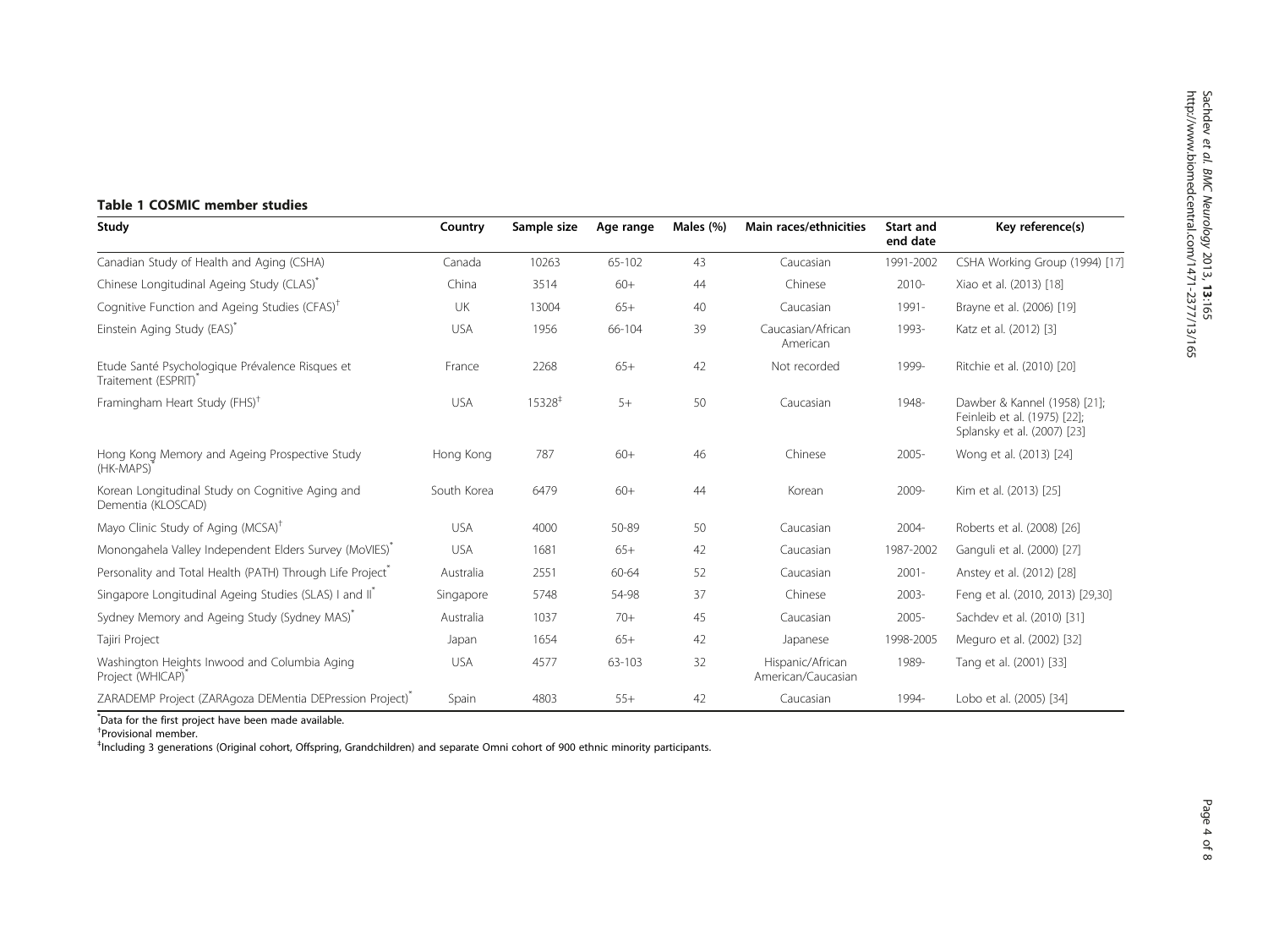contributing to a final dataset can require that complex information from some studies be simplified (e.g., converted from a continuous measure to a categorical scale). There is a potential reduction in validity involved in simplifying data, but there are mechanisms by which this can be tested and/or quantified [\[9](#page-6-0)].

Meeting the objectives of COSMIC will require various data types to be harmonised, but data relating to cognitive outcomes such as impairment and decline are likely to be the most challenging (i.e., more so than demographic and health-related variables). COSMIC member studies have operationally defined cognitive outcomes in vastly different ways. For example, for the purposes of diagnosing MCI, cognitive impairment has been variously defined as abnormal scores on the memory items of two cognitive status instruments (Mini-Mental State Examination and Geriatric Mental State Schedule) in the Zaragoza Dementia Depression Project [\[36\]](#page-7-0), and as a score on any measure from a comprehensive neuropsychological battery 1.5 or more standard deviations below published normative values in the Sydney Memory and Ageing Study [[31](#page-7-0)]. Different studies have used different neuropsychological test batteries, but even when similar cognitive tests have been used it is often the case that different versions have been used or the tests have been administered in a non-standard way. An added complication is the need to reconcile differences in the data while giving appropriate consideration to relevant demographic effects, including those associated with gender and education.

# First project

The aim of the first COSMIC project is to compare the baseline prevalence of MCI across the COSMIC member cohorts and the different regions and ethnicities represented by these. The project is currently underway, and is being coordinated by the Sydney team. A questionnaire was developed and promulgated, with the information provided guiding a subsequent request for data from the studies on:

- 1. Demographics.
- 2. Sample representativeness.
- 3. Neuropsychological test performance.
- 4. Functional test scores.
- 5. Memory/cognitive complain/concerns.
- 6. Criteria used for MCI.

The receipt of data was followed by communication with data managers and/or study leaders to clarify the nature of data (e.g., the particular neuropsychological test used or manner of administration) and/or to ask that further data be provided (e.g., the individual items from a functional test scale in addition to a total score originally provided). Data from 11 studies have been made available for this project (see Table [1\)](#page-3-0), and there is a total sample size of more than 23,000 non-demented individuals aged 60 and older.

Some demographic variables have been harmonised. All studies provided age in years, and harmonising sex only required some recoding to a common scale (female  $= 0$ ; male = 1). Education was less straightforward. A four-level categorical scale of the highest level of education achieved (Less than high school completion, High school completion, Technical or college diploma, University degree) was chosen as the most appropriate common measure, and to which various other categorical formats or years of formal education were transformed (see Additional file [1](#page-5-0) for the protocol). Data were provided in the harmonised format by the studies themselves, or later transformed from the original variable by the project coordinators.

The next step will be to harmonise the data needed to make classifications of MCI. The participating studies have published widely varying rates of MCI, from as low as 3.2% for the Monongahela Valley Independent Elders Survey [\[37](#page-7-0)] to 34.8% for the Sydney Memory and Ageing Study [\[31](#page-7-0)]. Differences between the studies in how MCI diagnoses were made have undoubtedly contributed to the varying prevalence rates [\[4](#page-6-0)], and minimising this requires the harmonisation of data informing the four generally accepted criteria for MCI:

- 1. Absence of dementia.
- 2. No or minimal functional impairment.
- 3. Objective cognitive impairment.
- 4. Memory complaint or concern [\[38,39\]](#page-7-0).

#### Future projects

A number of future projects utilising COSMIC data are currently planned, and aim to make comparisons across COSMIC cohorts, countries and ethnic groups of:

- 1. Risk and protective factors for MCI.
- 2. Rates of cognitive decline.
- 3. Biomarkers (e.g., blood, genetic and MRI-derived) of MCI and dementia.

Many of the existing member studies have relevant data to contribute to these projects. It is expected that additional projects will address more refined and specific topics addressing the overall objectives of COSMIC. This could include identifying and comparing rates of decline within particular cognitive domains, and establishing associations between untreated hypertension or non-traditional risk factors and cognitive decline. Projects like these will be enabled and facilitated by growing the COSMIC membership base to ensure that there are sufficient relevant data on variables not collected by all studies.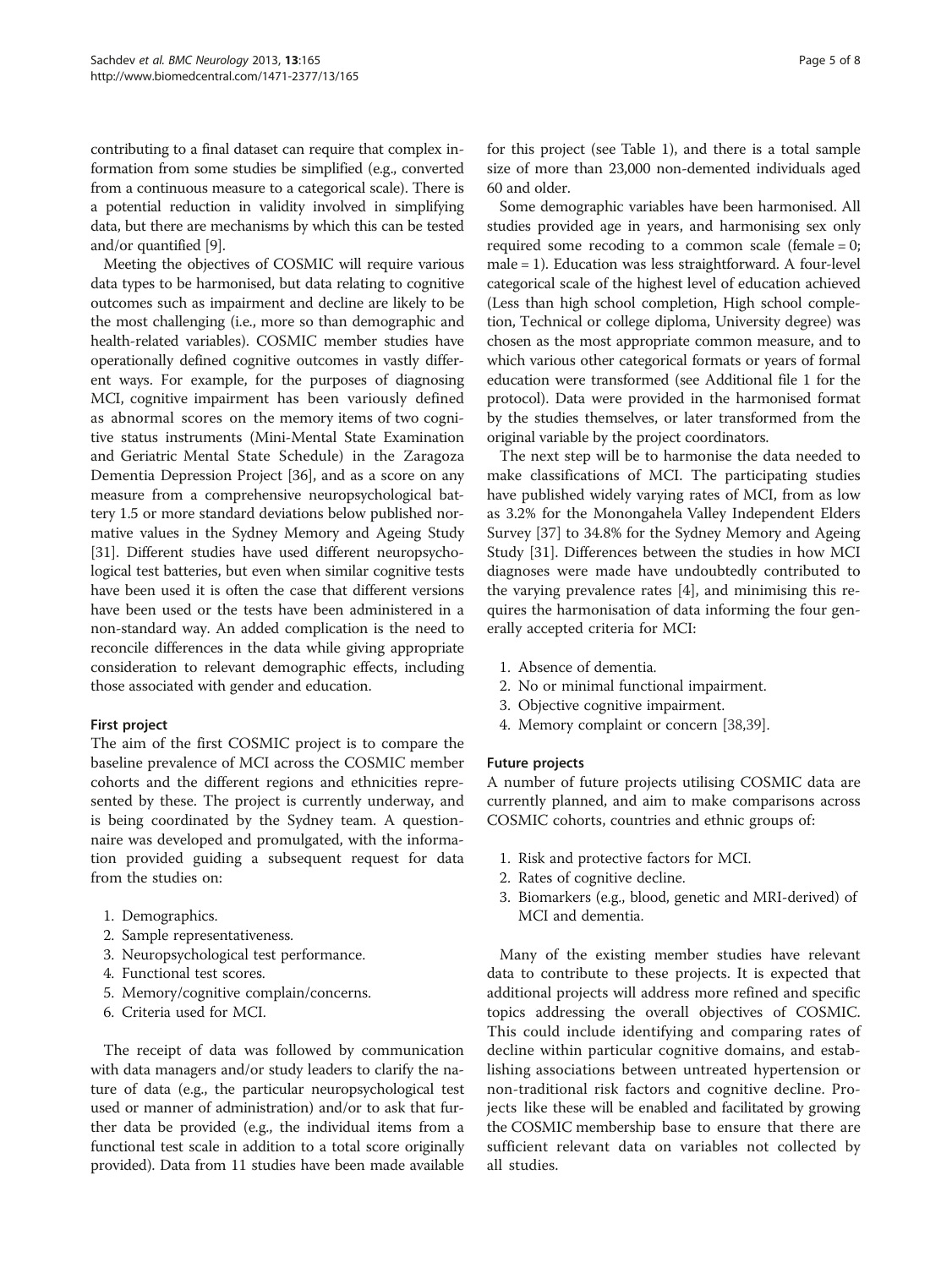#### <span id="page-5-0"></span>Extended Implications of COSMIC

The mechanisms for harmonising measures developed by COSMIC could produce standardised ways of collecting and reporting data that facilitate the comparability of longitudinal studies of ageing. This includes previous or existing studies, for which data could be reformatted and further analysed. It may also guide the choice of measures used or type of data collected by future studies, for which the capacity to directly compare results with those of many other cohorts would greatly enhance their interpretability and relevance.

There is also the potential for the COSMIC database to be made available to non-consortium researchers via the website, following consortia-based publications and with the approval of the Research Steering Committee. The scientific benefits of making large databases available to researchers worldwide are demonstrated by the more than 250 publications reported to have arisen from the sharing of ADNI (Alzheimer's Disease Neuroimaging Initiative) data across the internet [\[40\]](#page-7-0).

With these, and potentially further extended implications and uses of COSMIC data, member studies can be confident that their data are being fully utilised and that they are contributing to a truly global effort to understand and combat the problems associated with cognitive ageing, MCI and dementia.

#### Conclusion

The COSMIC project is a truly international effort to inform the epidemiology of cognitive disorders associated with advanced age by identifying risk factors and biomarkers that are common as well as unique. It has the potential to transform our understanding of the epidemiology of cognitive ageing and have a world-wide impact on promoting successful ageing.

#### Additional file

[Additional file 1:](http://www.biomedcentral.com/content/supplementary/1471-2377-13-165-S1.docx) Protocol for harmonising education across COSMIC member studies participating in the first project.

#### Abbreviations

COSMIC: Cohort Studies of Memory in an International Consortium; MCI: Mild cognitive impairment.

#### Competing interests

The authors declare that they have no competing interests, except for Kenneth Rockwood: Founder and shareholder of DGI Clinical; Richard Lipton and Mindy Katz have received monies from Bristol Myers Squibb Inc.; Ronald Petersen is on the Data Monitoring Boards of Pfizer Inc. and Janssen Alzheimer Immunotherapy, and a consultant to GE Healthcare; Rosebud Roberts has received a grant from Abbott Laboratories; Yaakov Stern is on the Advisory Boards of Janssen LLC, Pfizer Inc., Alzheimer's Association and AbbVie, and has received Research Support from Piramal Research.

#### Authors' contributions

PSS is the instigator and head of COSMIC, and together with DML drafted the manuscript. All authors contributed to their local study, contributed to critically revising the manuscript for important intellectual content, and approved the final version of the manuscript for submission.

#### Acknowledgements

Canadian Study of Health and Aging (CSHA): Kenneth Rockwood (study leader). Funding from the National Health Research Development Program of Health Canada (6605-3954-MC[S]).

Chinese Longitudinal Ageing Study (CLAS): Shifu Xiao (study leader), Juan Li, Xia Li. The authors extend their thanks to the main investigators from across the different regions of China: Tao Wang, Muni Tang, Wei Chen, Feng Bao, Huali Wang, Yuping Wang, Ying Liu, Yaping Wang, Yefeng Yuan, Xiaoyun Zuo, Zhongming Chen, Xulai Zhang, Lijuan Cui, Wenyuan Wu, Mingyuan Zhang. Funding from a China Ministry of Science and Technology grant (2009BAI77B03).

Cognitive Function and Ageing Studies (CFAS): Carol Brayne (study leader), Fiona E Matthews, Blossom CM Stephan. Funding from major awards from the Medical Research Council and the Department of Health, UK. Einstein Aging Study (EAS): Richard B Lipton (study leader), Mindy J Katz (study leader). The authors acknowledge the contributions of Molly Zimmerman and Carol Derby. Funding from National Institute on Health/ National Institute on Aging grants: 5P01 AG003949, 1R03 AG045474. Etude Santé Psychologique Prévalence Risques et Traitement (ESPRIT): Karen Ritchie (study leader), Isabelle Carrière, Marie-Laure Ancelin (study leader). Funding from Novartis.

Framingham Heart Study (FHS): Sudha Seshadri (study leader), Rhoda Au, Alexa S Beiser. The authors acknowledge the contributions of Philip A. Wolf and Galit A. Weinstein, and the dedication of the FHS participants. Funding from the National Heart, Lung and Blood Institute's Framingham Heart Study (Contract No. N01-HC-25195) and grants from the National Institute of Aging (AG08122, AG16495, AG033193), the National Institute of Neurological Disorders and Stroke (NS17950), and the National Heart, Lung and Blood Association (HL93029, U01HL 096917). The content is solely the responsibility of the authors and does not necessarily represent the official views of the National Institute of Neurological Disorders and Stroke, the National Heart Lung and Blood Institute, the National Institute of Aging or the National Institutes of Health.

Hong Kong Memory and Ageing Prospective Study (HK-MAPS): Linda CW Lam (study leader), Candy HY Wong, Ada WT Fung. The authors acknowledge the contributions of Grace T.Y. Leung, Wai Chi Chan, Department of Health of Hong Kong SAR, the participants and the social centers for their assistance in the assessment, and thank Novartis and Astra Zeneca for their sponsorship of souvenirs for the participants in the baseline study. The baseline study is funded in part by the Mr. Lai Seung Hung & Mrs. Lai Chan Pui Ngong Dementia in Hong Kong Research Fund, and by an educational fund from Eisai.

Korean Longitudinal Study on Cognitive Aging and Dementia (KLOSCAD): Ki Woong Kim (study leader), Ji Won Han, Tae Hui Kim. Funding from a Korean Health Technology R&D Project grant from the Ministry for Health, Welfare, & Family Affairs, Republic of Korea (Grant No. A092077).

Mayo Clinic Study of Aging (MCSA): Ronald C Petersen (study leader), Rosebud O Roberts, Michelle M Mielke. Funding from the National Institute on Aging: U01 AG006786, P50 AG016574, R01 AG034676.

Monongahela Valley Independent Elders Survey (MoVIES): Mary Ganguli (study leader), Hiroko H Dodge, Tiffany Hughes. The authors acknowledge the contributions of 1681 study participants from the Monongahela Valley and of multiple MoVIES project personnel over the years. Funding from Grant # R01AG07562 from the National Institute on Aging, National Institutes of Health, United States Department of Health and Human Services. Personality and Total Health (PATH) Through Life Project: Kaarin J Anstey (study leader), Nicolas Cherbuin, Peter Butterworth. The authors acknowledge the further study members Helen Christensen, Andrew MacKinnon, Simon Easteal, Project Managers Trish Jacomb, Karen Maxwell, participants and the NHMRC. Funding from National Health and Medical Research Council of Australia grants 973302, 179805, 157125 and 1002160. Singapore Longitudinal Ageing Studies (SLAS) I and II: Tze Pin Ng (study leader), Qi Gao. The authors gratefully thank the help and support of the following voluntary welfare organizations: Geylang East Home for the Aged,

Presbysterian Community Services, Thye Hua Kwan Moral Society (Moral Neighbourhood Links), Yuhua Neighbourhood Link, Henderson Senior Citizens' Home, NTUC Eldercare Co-op Ltd, Thong Kheng Seniors Activity Centre (Queenstown Centre) and Redhill Moral Seniors Activity Centre.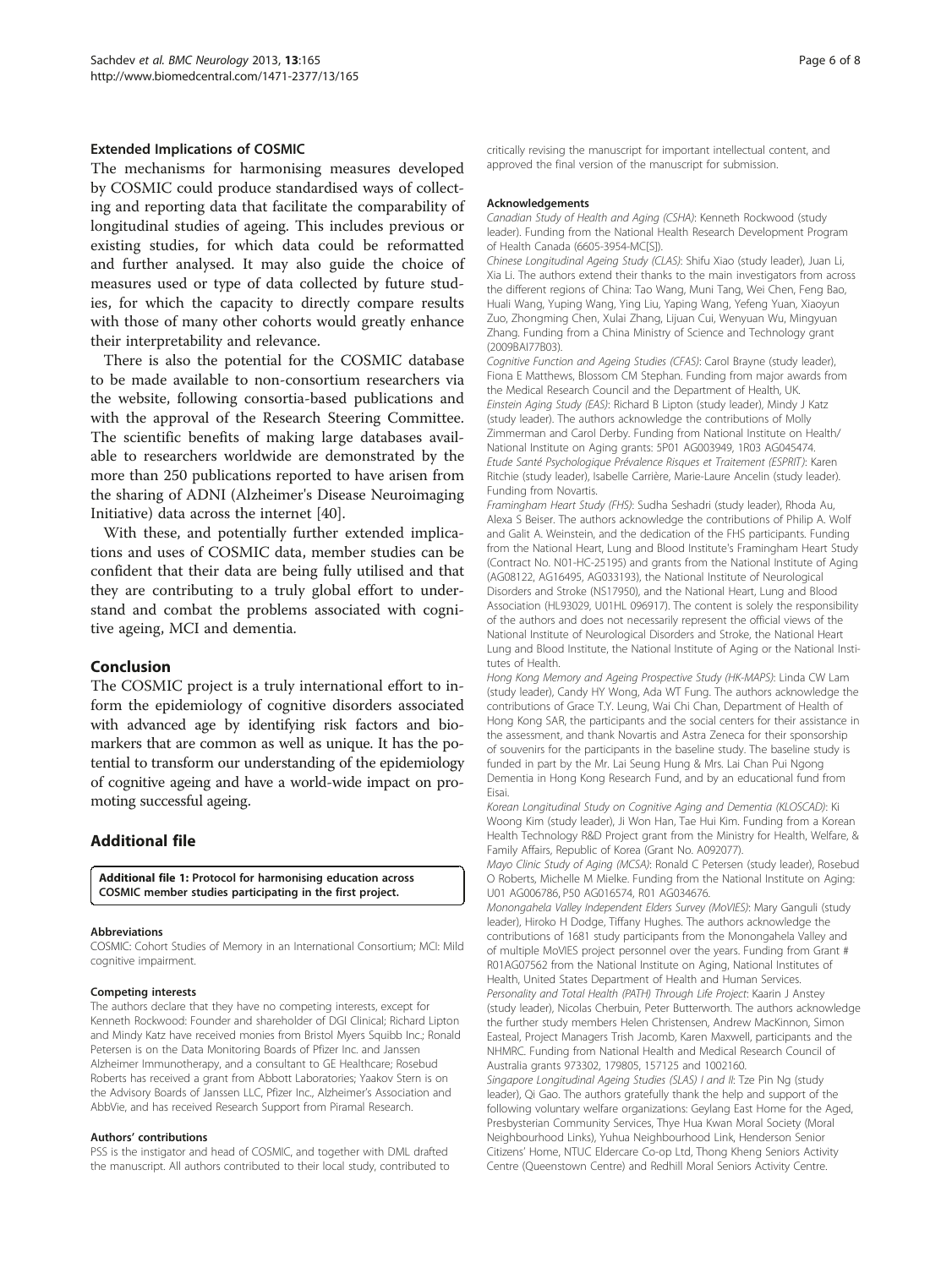<span id="page-6-0"></span>Funding from research grants (No. 03/121/17/214 and No. 08/1/21/19/567) from the Biomedical Research Council, Agency for Science, Technology and Research (A\*STAR) in Singapore.

Sydney Memory and Ageing Study (MAS): Perminder S Sachdev (study leader and consortium head), Darren M Lipnicki, Nicole A Kochan, John D Crawford, Simone Reppermund, Henry Brodaty (study leader). The authors acknowledge the contributions of members of the MAS Team: Allison Bowman, Kim Burns, Anthony Broe, Joula Dekker, Louise Dooley, Michele de Permentier, Sarah Fairjones, Janelle Fletcher, Therese French, Cathy Foster, Emma Nugent-Cleary-Fox, Chien Gooi, Evelyn Harvey, Rebecca Helyer, Sharpley Hsieh, Laura Hughes, Sarah Jacek, Mary Johnston, Donna McCade, Samantha Meeth, Eveline Milne, Angharad Moir, Ros O'Grady, Kia Pfaeffli, Carine Pose, Laura Reuser, Amanda Rose, Peter Schofield, Zeeshan Shahnawaz, Amanda Sharpley, Claire Thompson, Wiebke Queisser, and Sam Wong. Funding from a National Health & Medical Research Council of Australia Program Grant (ID 350833).

Tajiri Project: Kenichi Meguro (study leader). The author acknowledges the contributions of Mari Kasai, Kei Nakamura, and Masahiro Nakatsuka. Washington Heights Inwood and Columbia Aging Project (WHICAP): Nicole Schupf (study leader), Jennifer Manly, Yaakov Stern. The authors acknowledge the contributions of Richard Mayeux, Principal Investigator of the WHICAP study, co-investigators Adam Brickman and Jose Luchsinger, and study team members Danurys Sanchez, Ming X. Tang and Howard Andrews. Funding from the National Institute of Health/National Institute on Aging: Grants # R01 AG037212, P01 AG07232.

ZARADEMP Project (ZARAgoza DEMentia DEPression Project): Antonio Lobo (study leader), Raúl Lopez-Anton, Javier Santabárbara. The authors acknowledge the further study members Guillermo Marcos, Concepción De-la-Cámara, Pedro Saz, Tirso Ventura, Miguel Angel Quintanilla, and Elena Lobo, and the contributions of the ZARADEMP Workgroup who participated in the study. Funding from the Fondo de Investigación Sanitaria, Instituto de Salud Carlos III, Spanish Ministry of Health, Madrid, Spain (grants 94/1562, 97/1321E, 98/0103, 01/0255, 03/0815, 06/0617, and G03/128) and Pfizer Foundation, Madrid.

#### Author details

<sup>1</sup>Centre for Healthy Brain Ageing, University of New South Wales, Sydney, Australia. <sup>2</sup> Dementia Collaborative Research Centre, University of New South Wales, Sydney, Australia. <sup>3</sup>Department of Medicine (Geriatric Medicine & Neurology), Dalhousie University, Halifax, NS, Canada. <sup>4</sup>Department of Geriatric Psychiatry, Shanghai Mental Health Center, Shanghai Jiaotong University School of Medicine, Shanghai, China. <sup>5</sup>Institute of Psychology, Chinese Academy of Sciences, Beijing, China. <sup>6</sup>Department of Public Health and Primary Care, Cambridge University, Cambridge, UK. <sup>7</sup>MRC Biostatistics Unit, Institute of Public Health, Cambridge, UK. <sup>8</sup>Institute of Health and Society, Newcastle University, Newcastle upon Tyne, UK. <sup>9</sup>Saul B. Korey Department of Neurology; Albert Einstein College of Medicine, Yeshiva University, New York, NY, USA. <sup>10</sup>Department of Epidemiology and Population Health, Albert Einstein College of Medicine, Yeshiva University, New York, NY, USA. <sup>11</sup>Inserm, U1061 Nervous System Pathologies: Epidemiological and Clinical Research, La Colombière Hospital, Montpellier Cedex 5, France. 12Université de Montpellier 1, Montpellier, France. 13Faculty of Medicine, Imperial College, St Mary's Hospital, London, UK. 14Department of Neurology, Boston University School of Medicine, Boston, MA, USA. <sup>15</sup>Department of Biostatistics, Boston University School of Public Health, Boston, MA, USA. <sup>16</sup>Department of Psychiatry, The Chinese University of Hong Kong, Hong Kong, SAR, China. <sup>17</sup>Department of Psychiatry, Tai Po Hospital, Hong Kong, SAR, China. <sup>18</sup>Department of Neuropsychiatry, Seoul National University Bundang Hospital, Seongnam, Korea. <sup>19</sup>Department of Psychiatry, Seoul National University College of Medicine, Seoul, Korea. <sup>20</sup>Department of Brain and Cognitive Sciences, Seoul National University College of Natural Sciences, Seoul, Korea. <sup>21</sup>Mayo Clinic College of Medicine, Rochester, MN, USA. 22Department of Psychiatry, University of Pittsburgh School of Medicine, Pittsburgh, PA, USA.<sup>23</sup>Department of Neurology, University of Pittsburgh School of Medicine, Pittsburgh, PA, USA. <sup>24</sup>Department of Epidemiology, University of Pittsburgh Graduate School of Public Health, Pittsburgh, PA, USA. <sup>25</sup>Department of Neurology, Oregon Health and Science University, Portland, OR, USA. <sup>26</sup>Department of Neurology, University of Michigan, Ann Arbor, MI, USA. <sup>27</sup>Centre for Research on Ageing, Health and Wellbeing, College of Medicine, Biology and Environment, The Australian National University, Canberra, Australia. <sup>3</sup>Gerontology Research Programme, Department of Psychological Medicine,

Yong Loo Lin School of Medicine, National University of Singapore, Singapore. 29Department of Geriatric Behavioral Neurology, Tohoku University Graduate School of Medicine, Sendai, Japan. <sup>30</sup>The Taub Institute for Research in Alzheimer's Disease and the Aging Brain, Columbia University, New York, NY, USA. 31The Gertrude H. Sergievsky Center, Columbia University, New York, NY, USA. 32The Division of Epidemiology, Joseph P. Mailman School of Public Health, Columbia University, New York, NY, USA. <sup>33</sup>The Department of Neurology, Columbia University, New York, NY, USA. <sup>34</sup>Department of Medicine and Psychiatry, Universidad de Zaragoza, Zaragoza, Spain. <sup>35</sup>Centro de Investigación Biomédica en Red de Salud Mental (CIBERSAM), Ministry of Science and Innovation, Madrid, Spain. <sup>36</sup>Instituto de Investigación Sanitaria de Aragón (IIS Aragón), Zaragoza, Spain. <sup>37</sup>Department of Psychology and Sociology, Universidad de Zaragoza, Zaragoza, Spain. <sup>38</sup>Department of Preventive Medicine and Public Health, Universidad de Zaragoza, Zaragoza, Spain.

#### Received: 10 October 2013 Accepted: 31 October 2013 Published: 6 November 2013

#### References

- Prince M, Bryce R, Albanese E, Wimo A, Ribeiro W, Ferri CP: The global prevalence of dementia: a systematic review and metaanalysis. Alzheimers Dement 2013, 9:63–75. e62.
- 2. Plassman BL, Williams JW Jr, Burke JR, Holsinger T, Benjamin S: Systematic review: factors associated with risk for and possible prevention of cognitive decline in later life. Ann Intern Med 2010, 153:182–193.
- 3. Katz MJ, Lipton RB, Hall CB, Zimmerman ME, Sanders AE, Verghese J, Dickson DW, Derby CA: Age-specific and sex-specific prevalence and incidence of mild cognitive impairment, dementia, and Alzheimer dementia in blacks and whites: a report from the Einstein Aging Study. Alzheimer Dis Assoc Disord 2012, 26:335–343.
- 4. Kochan NA, Slavin MJ, Brodaty H, Crawford JD, Trollor JN, Draper B, Sachdev PS: Effect of different impairment criteria on prevalence of "objective" mild cognitive impairment in a community sample. Am J Geriatr Psychiatry 2010, 18:711–722.
- 5. Erkinjuntti T, Ostbye T, Steenhuis R, Hachinski V: The effect of different diagnostic criteria on the prevalence of dementia. N Engl J Med 1997, 337:1667–1674.
- 6. Beer-Borst S, Morabia A, Hercberg S, Vitek O, Bernstein MS, Galan P, Galasso R, Giampaoli S, Houterman S, McCrum E, et al: Obesity and other health determinants across Europe: the EURALIM project. J Epidemiol Community Health 2000, 54:424–430.
- 7. Prince M, Ferri CP, Acosta D, Albanese E, Arizaga R, Dewey M, Gavrilova SI, Guerra M, Huang Y, Jacob KS, et al: The protocols for the 10/66 dementia research group population-based research programme. BMC Public Health 2007, 7:165.
- 8. Hofer SM, Piccinin AM: Integrative data analysis through coordination of measurement and analysis protocol across independent longitudinal studies. Psychol Methods 2009, 14:150–164.
- 9. Schaap LA, Peeters GM, Dennison EM, Zambon S, Nikolaus T, Sanchez-Martinez M, Musacchio E, van Schoor NM, Deeg DJ: European Project on OSteoArthritis (EPOSA): methodological challenges in harmonization of existing data from five European population-based cohorts on aging. BMC Musculoskelet Disord 2011, 12:272.
- 10. CHARGE (Cohorts for Heart and Aging Research in Genomic Epidemiology). [\[http://web.chargeconsortium.com](http://web.chargeconsortium.com)]
- 11. ENIGMA (Enhancing NeuroImaging Genetics through Meta-Analysis). [[http://enigma.loni.ucla.edu\]](http://enigma.loni.ucla.edu)
- 12. HALCyon (Healthy Ageing across the Life Course). [\[http://www.halcyon.ac.uk](http://www.halcyon.ac.uk)]
- 13. CHANCES (Consortium on Health and Ageing: Network of Cohorts in Europe and the United States). [[http://www.chancesfp7.eu\]](http://www.chancesfp7.eu)
- 14. Anstey KJ, Byles JE, Luszcz MA, Mitchell P, Steel D, Booth H, Browning C, Butterworth P, Cumming RG, Healy J, et al: Cohort profile: The Dynamic Analyses to Optimize Ageing (DYNOPTA) project. Int J Epidemiol 2010, 39:44–51.
- 15. IALSA (Integrative Analysis of Longitudinal Studies on Aging). [[http://web.uvic.ca/~ilife\]](http://web.uvic.ca/~ilife)
- 16. Sachdev P, Lipnicki D, Kochan N, Crawford J: COSMIC: Cohort Studies of Memory in an International Consortium [abstract]. Alzheimers Dement 2013, 9(Suppl 4):P611.